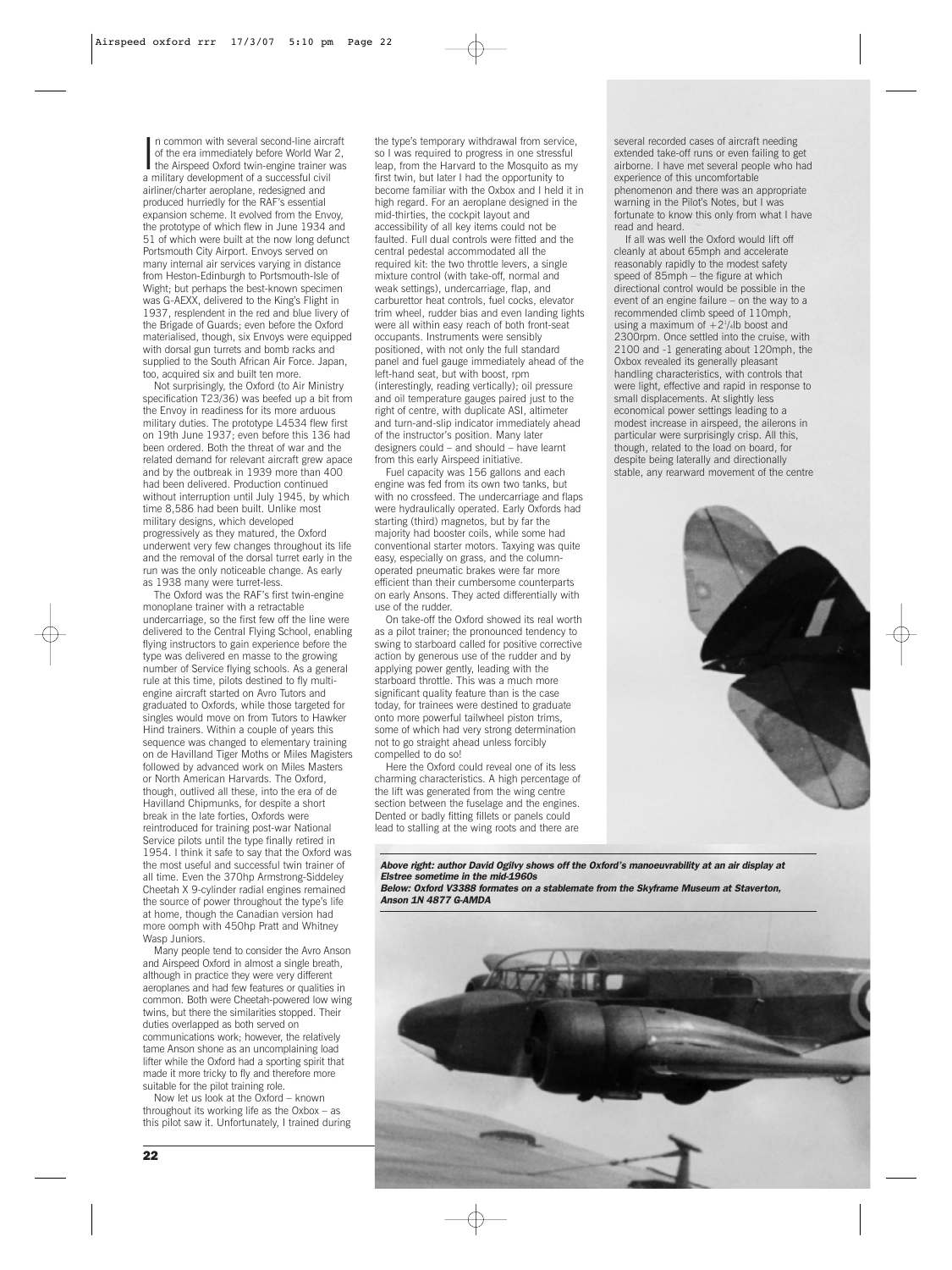

*Although no airworthy example remains, the 'Oxbox' was probably the most useful and successful twin trainer of all time, says David Ogilvy*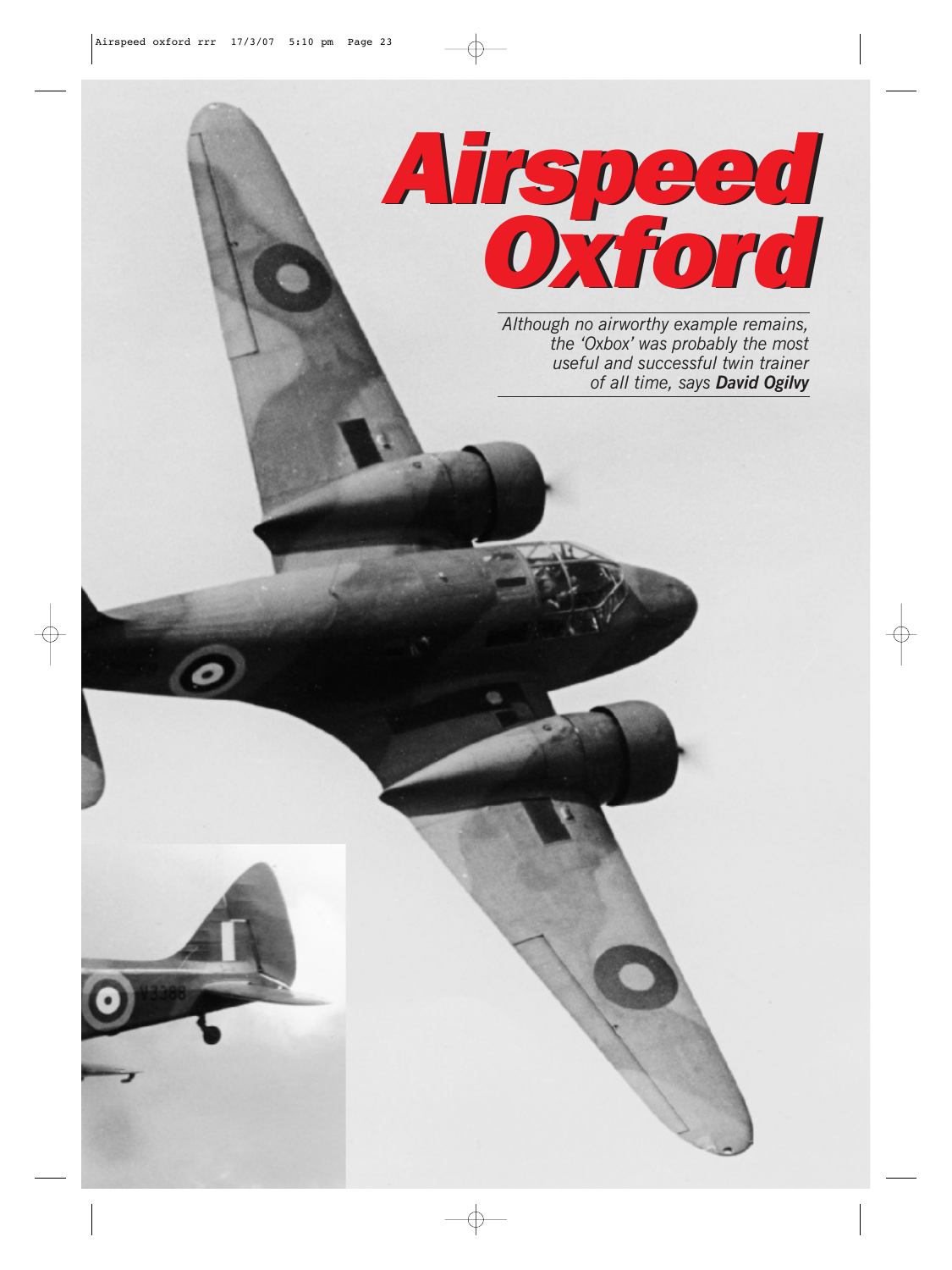

One of the many qualities sought on a handling trainer would be some life at and near the stall. Here no one should be disappointed, for there was extensive vibration before reaching the 'clean' breakaway figure of about 67mph; then either wing would go

**24 <b>General Aviation** *April 2007* 

down, a bonus that prevented a pupil (not a student in those days!) trying to anticipate the correct recovery action. With flaps and undercarriage dangling, the stall occurred at about 9mph slower, but then the wing-drop tendency was less enthusiastic.

Very few early twins had sparkling asymmetric performances and the Oxford conformed to pattern. At light load, height could just be maintained, but the rudder bias required 32 turns and even when fully applied, the remaining foot load would be quite heavy. The official Pilot's Notes, too, offered little help, with two seemingly contradictory statements: 'at full load the aircraft may climb away slowly at 85mph' and, a few sentences later: 'height can barely be maintained on one engine at full throttle'. Perhaps in fairness, though, the first would refer to performance from ground level while the other would relate to engine-out performance when cruising at several thousand feet. I can see no other explanation. Despite everything, though, the true result would depend largely on the surface condition

*Left: David Ogilvy puts on a characteristically spirited display at Elstree Bottom left: a low pass along the runway during the Elstree display*